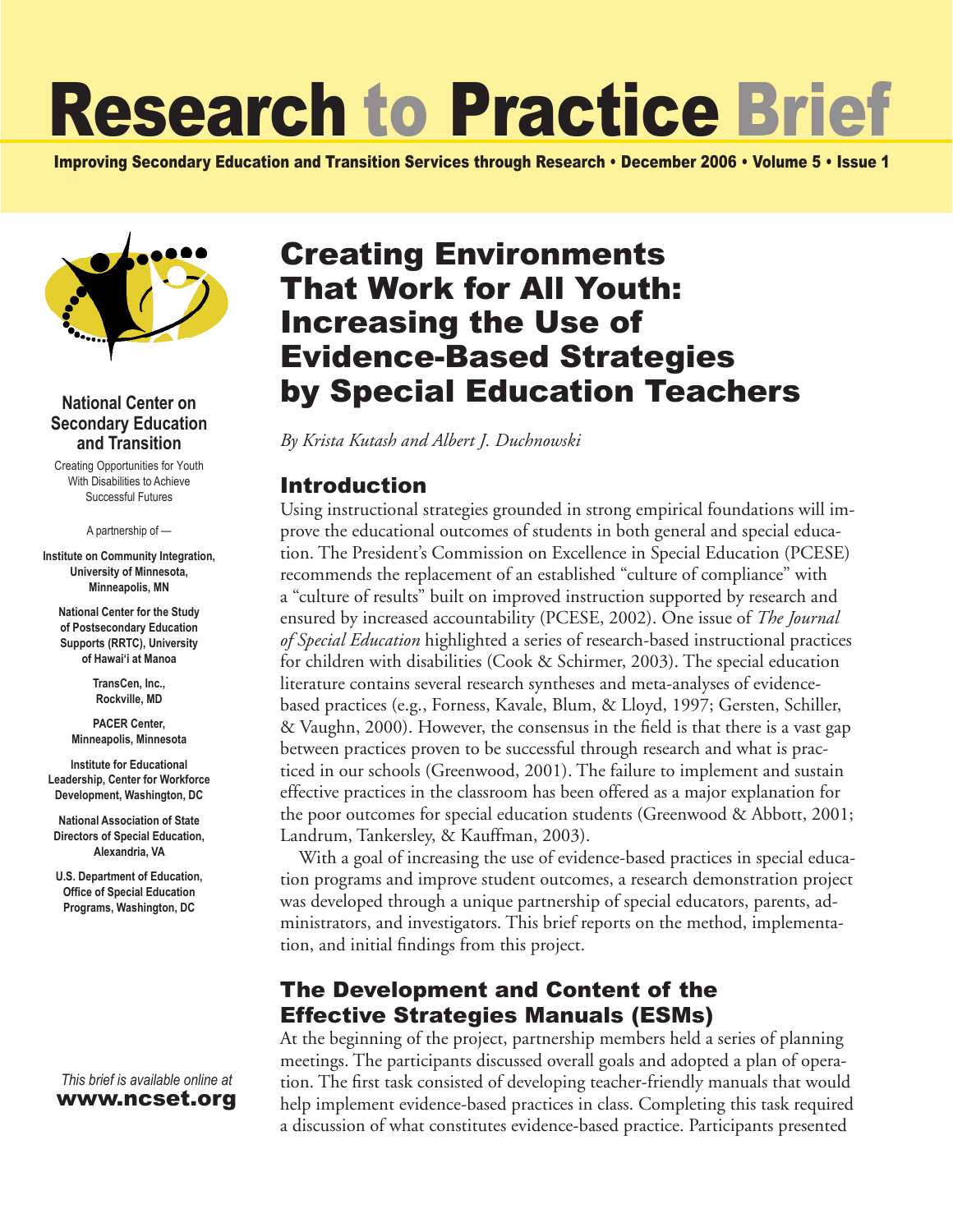their perspectives and identified potential strategies; the researchers made sure that consistent scientific evidence guided the project. As the discussions proceeded, researchers gathered information to verify that each strategy was evidence-based and ultimately improved a desired outcome.

Subsequently, the group agreed to the following topics for effective Effective Strategies Manuals (ESMs): (a) enhancing reading comprehension, (b) formative evaluation, (c) positive behavior supports, and (d) family involvement. A significant body of empirical literature supports the effectiveness of each of these topic areas (Duchnowski, Kutash, Sheffield, & Vaughn, in press).

To enhance reading comprehension, the group agreed to adapt a reading program that the participating school district was using and for which the teachers had been trained. *Creating Reading Independence Through Student Strategies* (CRISS) is a combination of direct and strategies instruction (Santa, Havens, & Maycumber, 1996). Programs that use a combination of these techniques have been found to have an average effect size of .84 when used to instruct children who have reading problems (Swanson, 2000). In developing the first ESM, core components from the CRISS manual were used to produce a more teacherfriendly guide to assist teachers in implementing evidence-based practices in the special education program. The reading comprehension ESM included the use of effective strategies such as mnemonics, selective highlighting and underlining, finding main ideas, and using graphic organizers (Forness et al., 1997).

Based on the literature review, a formative evaluation was selected as a strategy for inclusion in the project. However, the term "formative evaluation" was considered by the teachers to be technical jargon and was replaced by "providing academic feedback." The ESM for this strategy contained sample charts and graphs that the teachers could customize and students could use to monitor their progress on a frequent basis (Forness et al., 1997).

Strategies using positive behavior supports were aimed at reducing challenging behaviors and increasing desirable social and adaptive skills in students. These strategies included (a) emphasizing strengths, (b) providing accommodations in the classroom environment, and (c) developing effective classroom rules (Carr et al., 2002). This ESM emphasized the findings in the literature that identify students' inappropriate behaviors as often being goal directed to escape or avoid instructional activity that the student may not understand. This necessitates the teacher examining more carefully the student's skill level and assessing the need for accommodations or alternative instructional strategies. In addition, by linking the ESMs in reading and formative evaluation to the behavior of students, the project promoted a comprehensive approach rather than addressing behavior issues in a manner unconnected to academics.

All the partners agreed that family involvement should be one of the strategies included in the project. Both the state department of education and the school district had identified increased family involvement as a goal in the school improvement plan as well. The strategies developed emphasized helping families collaborate with teachers to ensure their children's academic success. A specific goal of increasing family help with homework assignments was established, because this has been identified as a major component of effective family involvement (Cotton, 1995). In addition, issues of cultural sensitivity and increased cultural competency were addressed within this topic.

#### Research Results

*Participants.* The study included three types of participants: schools, special education teachers, and students served in special education programs. A middle school and a high school from a suburban/ semi-rural county volunteered to participate in the study. The middle school had 1,249 students, and the high school had 1,400 students. The two schools had similar student demographic characteristics, with approximately 22% of the students at each school from racial or ethnic (non-Caucasian) backgrounds. Approximately 33% of the students in both schools qualified for free or reduced lunch, sometimes used as a socioeconomic indicator of poverty in a school.

This study focused on special education teachers of students in these disability categories: (a) specific learning disabled (SLD) students who spent 50% or more of their school day in special education classes (*n* = 263); (b) emotionally disturbed (ED) students (*n* = 56); and (c) educable, mentally handicapped (EMH) students (*n* = 23). The special education teachers at the middle school (*n* = 11) and the high school  $(n = 7)$  who taught these students volunteered to participate in the collaboration with the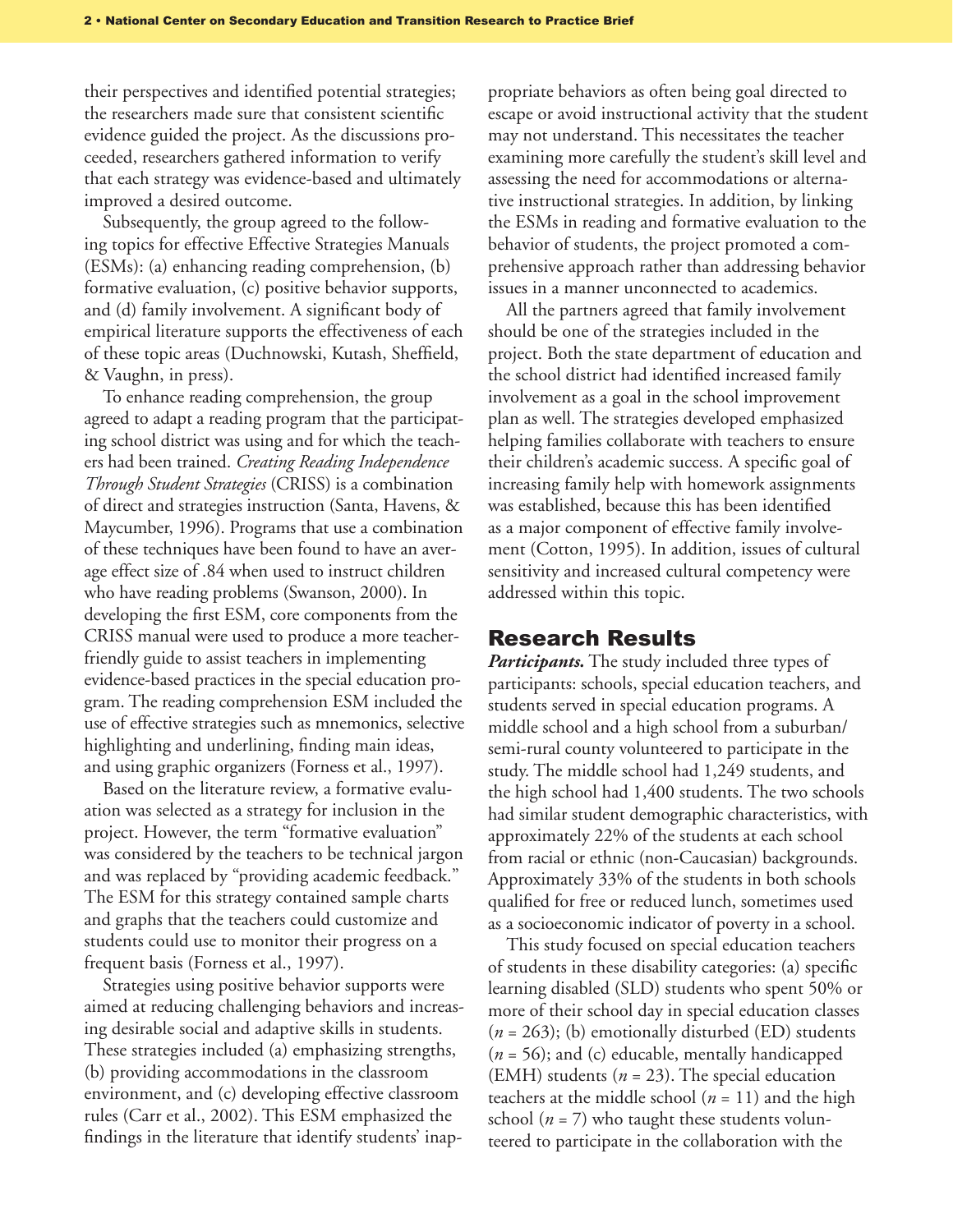researchers to develop and implement the intervention strategies in their classrooms.

*Level of Implementation.* A scale was developed to measure implementation of the ESMs; this scale was modeled after the intervention validity checklist (IVC) system (Vaughn, Hughes, Schumm, & Klingner, 1998). The IVC scale included a description of the evidence needed in order to determine that a teacher in a project school had implemented an ESM strategy with fidelity as described in the manual. To assist in interpreting this assessment, the same scale was used to assess teachers from comparison schools who had not received training. The results of the fidelity of implementation revealed wide variation among the strategies. The area with the highest degree of implementation was positive behavioral supports, with teachers implementing 76% of these strategies. Parental involvement had the next highest level of implementation, with teachers implementing 67% of these strategies. The implementation level for formative evaluation was 62%, and for reading, 51%. Teachers at comparison schools who had not been involved in the project were also assessed to determine the degree to which they implemented the project strategies. In almost all cases, the project teachers were implementing more of the strategies than the comparison teachers, suggesting that the project teachers were using more evidence-based practices than typical teachers in the district. Teachers participating in the project exhibited higher implementation rates for the formative assessment, family involvement, and positive behavioral support manuals, but for reading their implementation rates were similar to those of the comparison teachers. Based on self-report, teachers in the project were more likely than comparison teachers to measure the current academic functioning level of their students. In the area of formative assessment, project teachers reported using rubrics to delineate expected knowledge for students and used charts and graphs of students' progress more often than the comparison teachers. Project teachers were more likely to indicate having systematic communication with parents and reported using all aspects of positive behavioral supports at rates higher than those reported by comparison teachers.

*Student Outcomes.* To determine whether students in special education benefited from the evidence-based strategies used by their teachers, the five outcome areas were assessed for 87 students

(SLD: *n* = 57; ED: *n* = 13; and EMH: *n* = 17) over 18 months. These included attendance, academic achievement (in reading and math), level of inclusion (e.g., amount of time a student was exposed to the general education curriculum), rates of suspensions, and discipline referrals. School records were reviewed for number of absences, discipline referrals, and out-of-school suspensions for each student. The class schedules of the students were also analyzed to determine the amount of time spent with nondisabled peers experiencing the general education curriculum. The Wide Range Achievement Test III (Wilkinson, 1993) was used to measure academic skill levels in reading and math. These measures were obtained at three points in time: at the beginning (Time 1) and end (Time 2) of one school year and at the beginning (Time 3) of the next school year.

There were no significant changes over time in either math achievement or number of absences. For students in special education settings due to emotional and behavioral disabilities, there was a significant reduction in the rate of office referrals, *F*(2, 11)  $= 8.50, p < 0.01$ , and out-of-school suspensions,  $F(2,$ 11) =  $6.40, p < .01$ . Additionally, all students increased their level of reading achievement over time,  $F(2,83) = 5.16, p < .01$ , and increased their time in general education settings, *F(*2,83) = 22.87, *p* < .01. Figures 1, 2, 3, and 4 portray changes in the office referrals, out-of-school suspensions, reading achievement, and time spent in general education settings. Figure 1 illustrates a significant decline in the number of office referrals received by students identified as Severe Emotional Disturbance/Emotional Handicap (SED/EH) over time. At Time 3, the students in the SED/EH groups were receiving office referrals at rates similar to students in the Educable Mentally

#### *Figure 1.* Number of Office Referrals by Disability Category (N = 87)

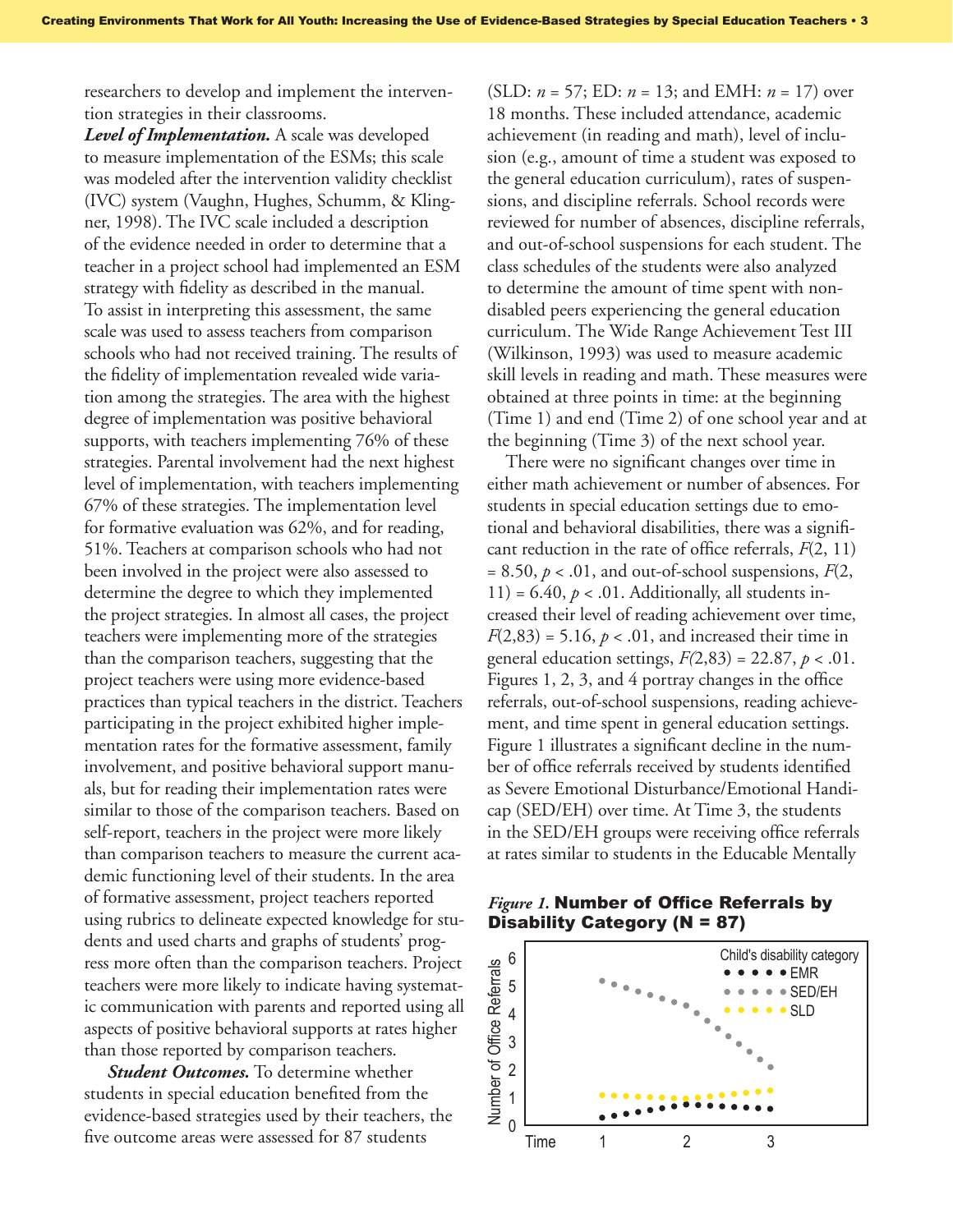#### *Figure 2.* Number of Days Spent in Out-of-School Suspension by Disability Category (N = 87)



Retarded (EMR) and SLD categories. The number of office referrals received by students in the EMR and SLD categories did not significantly change over time. Figure 2 shows an increase from Time 1 to 2 in the number of days spent in out-of-school suspension for the students in the SED/EH category and a decrease from Time 2 to 3. Students in the EMR and SLD groups did not significantly change over time. Students in the SED/EH group spent significantly fewer days in out-of-school suspensions during the first half of the second school year (Time 3) than they did during the first half of the first school year (Time 1). Figure 3 illustrates changes in WRAT reading scores for the entire sample. Reading scores increased over the first school year (Time 1 to 2) and dropped slightly over the summer break. However, scores at Time 3 were higher than scores at Time 1. Figure 4 displays the increase in the time students spent in general education settings with their nondisabled peers. The entire sample increased from Time 1 to 2 and experienced a larger increase from Time 2 to 3.

#### *Figure 3.* Wide Range Achievement Test (WRAT) Reading Scores



#### *Figure 4.* Percent of Time in General Education Settings



#### Discussion

The initial results of this project are encouraging and supportive of continued efforts in increasing evidence-based strategies to improve outcomes for youth with disabilities. The partners, including researchers, teachers, administrators, and family members, reached consensus about these strategies. This article describes the process used to achieve the collaborative partnership, the identification of evidence-based strategies, the development of associated manuals to support implementation by special educations teachers, and the results of subsequent evaluation. Despite of a solid partnership with support from all members, the process of implementing new strategies was found to be a formidable task for teachers, requiring the development of an effective infrastructure to support the achievement of innovative practice. Further efforts to refine processes and materials have been initiated, with the goal of supporting expanded use of effective strategies by all special education teachers.

#### References

- Carr, E. G., Dunlap, G., Horner, R. H., Koegel, R. L., Turnbull, A. P., Sailor, W., et al. (2002). Positive behavior support: Evolution of an applied science. *Journal of Positive Behavior Interventions*, *4*(1), 4–16, 20.
- Cook, B. G., & Schirmer, B. R. (2003). What is special about special education? Introduction to the special series. *The Journal of Special Education*, 37, 139.
- Cotton, K. (1995). *Effective schooling practices: A research synthesis 1995 update.* Portland, OR: Northwest Regional Educational Laboratory.
- Duchnowski, A. J., Kutash, K., Sheffield, S., & Vaughn, B. (in press). *Increasing the use of evi-*